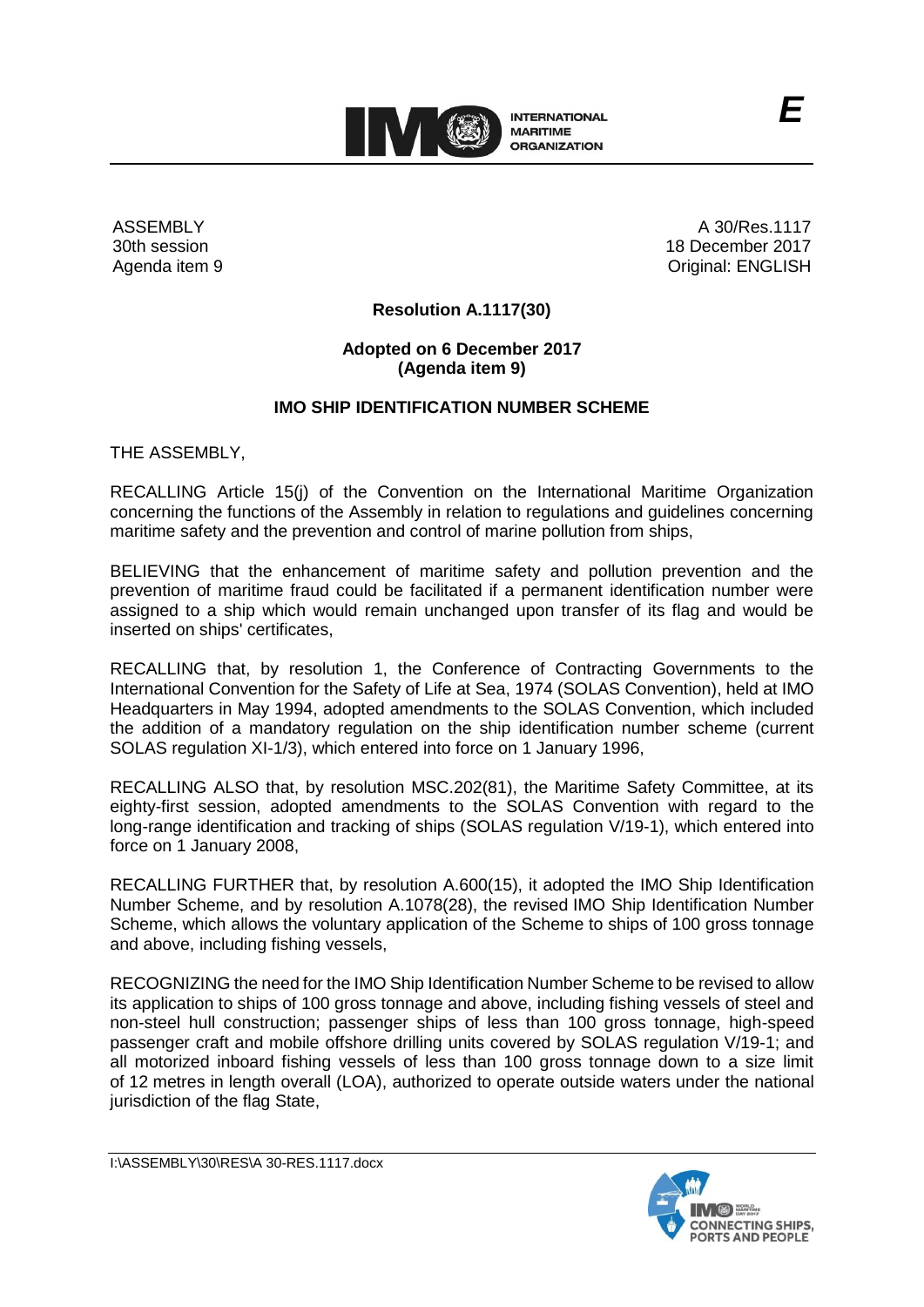HAVING CONSIDERED the recommendation made by the Maritime Safety Committee at its ninety-eighth session,

1 ADOPTS the IMO Ship Identification Number Scheme, as set out in the annex to the present resolution for implementation on a voluntary basis;

2 INVITES Governments concerned to implement the Scheme as far as is practicable and to inform the Organization of measures taken in this respect;

3 REQUESTS the Maritime Safety Committee to keep the Scheme under review for further improvement as may be necessary;

4 REVOKES resolution A.1078(28).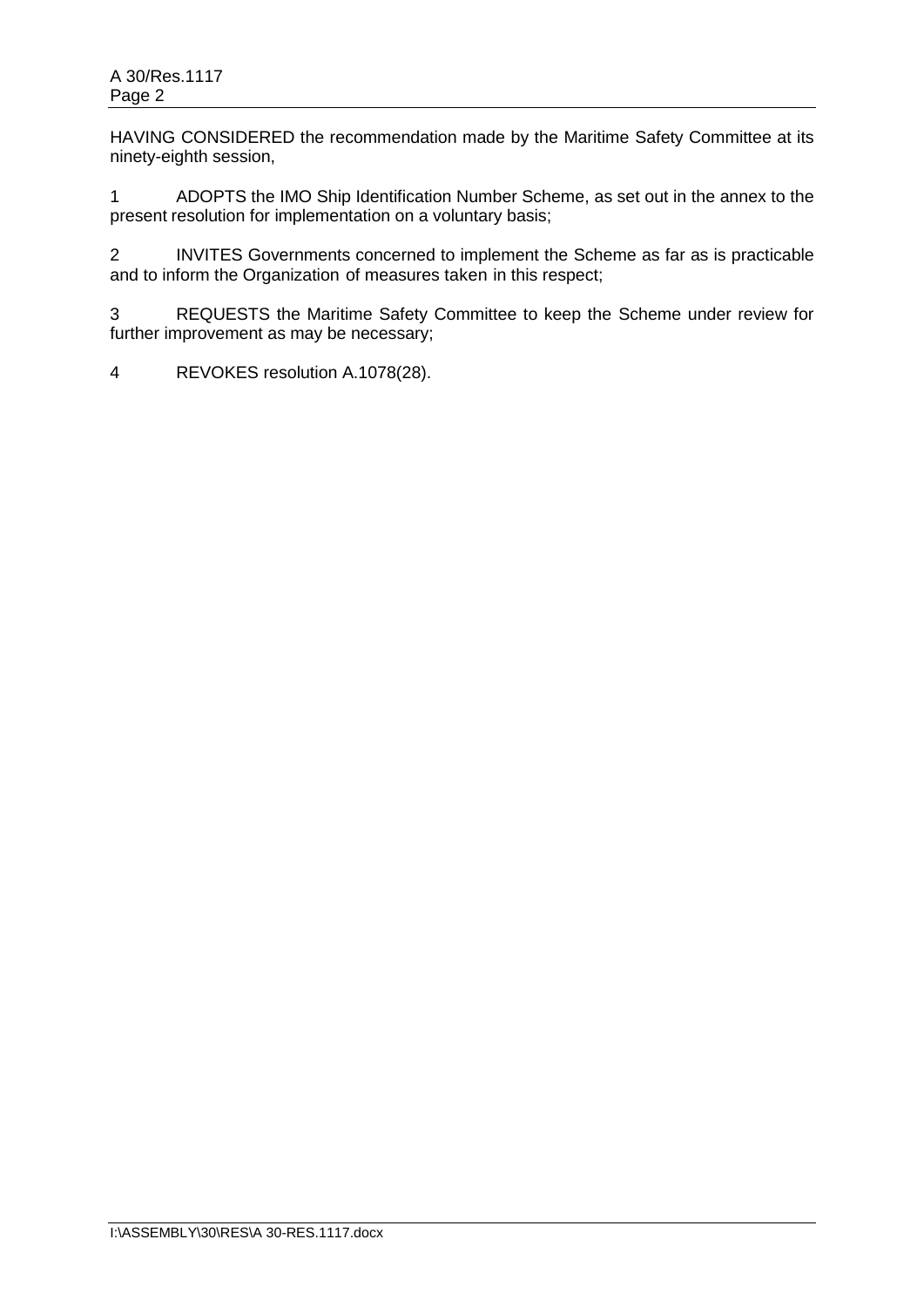#### Annex

# **IMO SHIP IDENTIFICATION NUMBER SCHEME**

#### **Introduction**

1 The purpose of the Scheme is to enhance maritime safety and pollution prevention and to facilitate the prevention of maritime fraud. It is not intended to prejudice matters of liability, civil law or other commercial considerations in the operation of a ship. Administrations should apply the Scheme to new and existing ships under their flag engaged in international voyages. Administrations may also wish to assign IMO Ship Identification Numbers (IMO numbers) to ships engaged solely on domestic voyages and to insert the number in the national certificates.

# **Application**

2 The Scheme applies to ships of 100 gross tonnage and above, including fishing vessels of steel and non-steel hull construction; passenger ships of less than 100 gross tonnage, high-speed passenger craft and mobile offshore drilling units engaged on international voyages (SOLAS regulation V/19-1); and to all motorized inboard fishing vessels of less than 100 gross tonnage down to a size limit of 12 metres in length overall (LOA) authorized to operate outside waters under the national jurisdiction of the flag State, with the exception of the following:

- .1 ships without mechanical means of propulsion;
- .2 pleasure yachts;
- .3 ships engaged on special service; 1
- .4 hopper barges;
- .5 floating docks and structures classified in a similar manner;
- .6 ships of war and troop ships; and
- .7 wooden ships, other than fishing vessels.

# **Assignment of IMO ship identification number**

3 The IMO number is made up of the three letters "IMO" in front of seven digits (e.g. IMO8712345), allocated by Information Handling Services Maritime & Trade (IHSM&T)<sup>2</sup> at the time of build or when a ship is first included in a register. Administrations which have decided to implement the Scheme are invited to assign, or cause to be assigned, IMO numbers to all appropriate ships flying their flags, and to insert those numbers on ships' certificates.

4 For new ships, the assignment of the IMO number should be made when the ship is registered. For existing ships, the assignment of the IMO number should be made at an early convenient date, such as when the renewal survey is completed or new certificates are issued.

 $\overline{a}$ 

<sup>&</sup>lt;sup>1</sup> For example lightships, floating radio stations, search and rescue vessels.

<sup>2</sup> Formerly known as IHS-Fairplay (IHS-F) and IHS Maritime.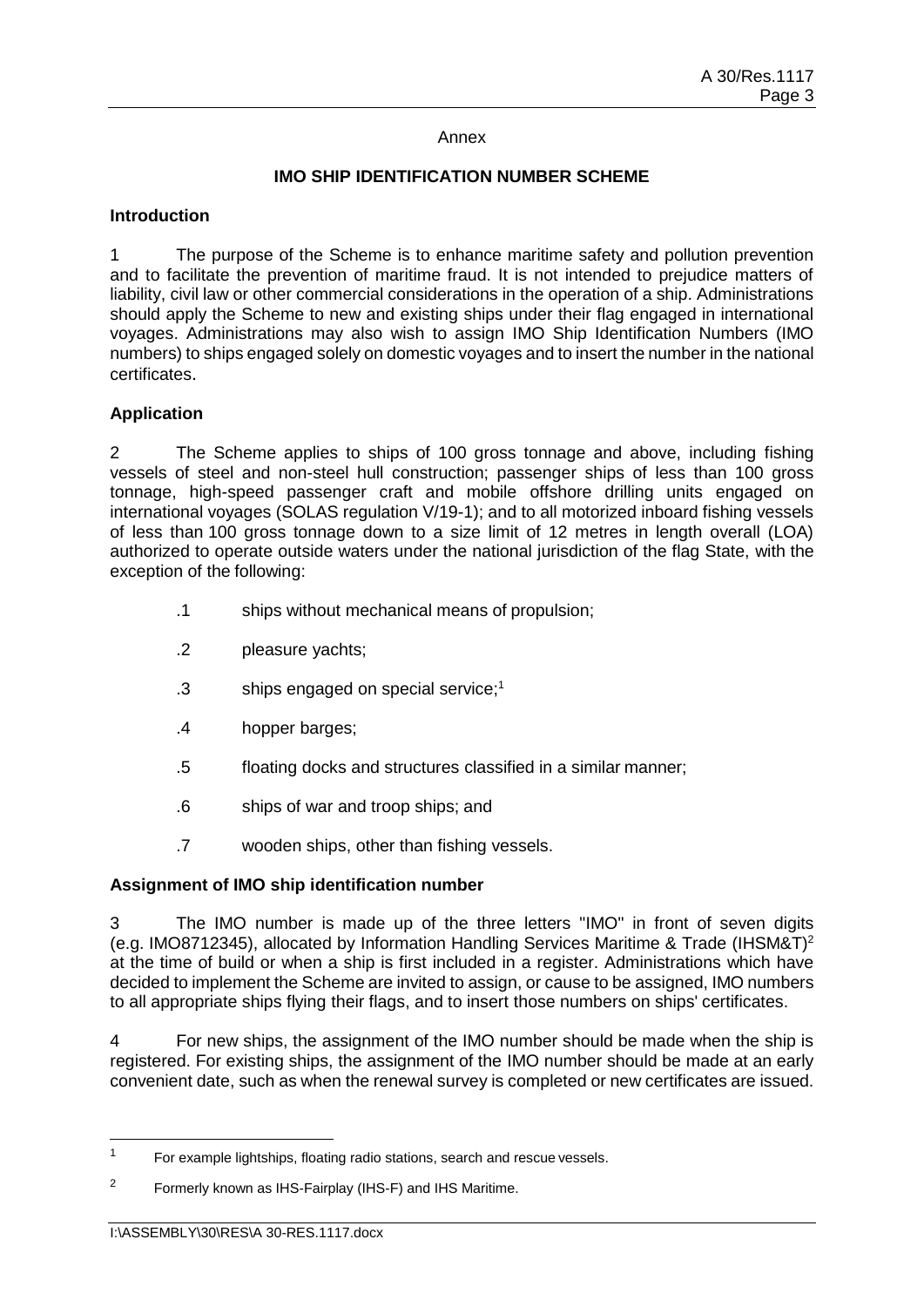5 Administrations implementing the Scheme beyond its mandatory scope are invited to inform the Organization accordingly, for circulation of information to other Governments.

6 Official publications and other information from IHS M&T are sources for referencing the IMO number. If the particulars of a ship do not correspond to those shown in the Register of Ships and its supplement because, for example, the ship has changed its name, or the port State control officer has doubts as to whether the IMO numbers given on the certificates are genuine, further clarification may be sought from IHS M&T, the IMO Secretariat or the flag State.

# **Certificates on which the IMO number is to be inserted and marking**

7 The IMO number should be inserted on a ship's Certificate of Registry which includes the particulars identifying the ship, and on all certificates issued under IMO conventions when and where appropriate. It is recommended that the IMO number also be inserted on other certificates, such as classification certificates, when and where appropriate. The IMO number should preferably be included in the box headed "Distinctive number or letters" in addition to the call sign. The IMO number should also be permanently marked on the hull structure of the ship when and where appropriate.

#### **How to obtain the IMO number**

8 To obtain an IMO number for both new and existing ships and to make ad hoc enquiries, please contact the following website http://imonumbers.ihs.com, or requests can be sent to IHS M&T, this being the quickest route for issuance of a number, at the following address:

IHS Maritime & Trade Sentinel House 163 Brighton Road Coulsdon, Surrey CR5 2YH United Kingdom Email: ship.imo@ihs.com Tel: +44 (0)1334 328300 (General Contact) +44 (0) 20 3253 2404 (IMO Ship Team) Fax: +44 (0)20 3253 2102

#### **New ships (on order and under construction)**

- 9 The IMO number can be obtained by one of the following methods:
	- .1 Inquiries should be addressed to IHS M&T by telephone, email or facsimile. When making an inquiry, particulars of the ships should be presented.<sup>3</sup>

Based on the above information, IHS M&T will provide the necessary IMO number free of charge. If there is no data in the IHS M&T new construction file on the ship concerned, a new record on that ship will be created and the IHS M&T number will be assigned.

.2 Online access to the new construction file through Sea-web (the IMO Secretariat has access to this system).

 $\overline{a}$ 

<sup>&</sup>lt;sup>3</sup> A list of particulars can be found in the form annexed to circular letters on the IMO Ship Identification Number Scheme (e.g. Circular Letter No.1886/Rev.6, as may be amended).